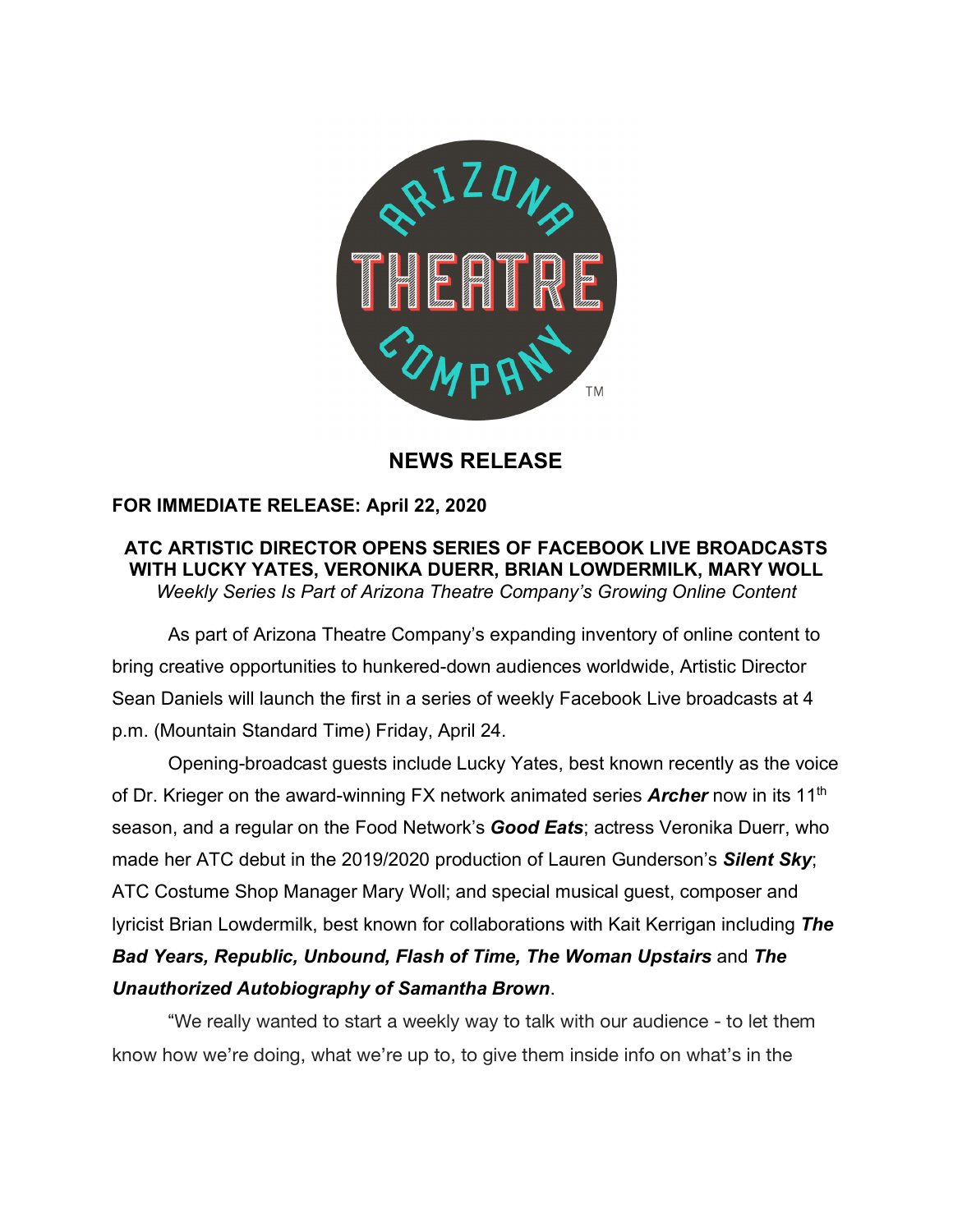works - and to hear from them," Daniels said. "Running a theatre is really a two-way conversation, so we wanted to create more ways for them to talk to us."

To join in the conversation, go to @ArizonaTheatreCompany on Facebook.

In addition to the Daniels-hosted Facebook Live chats, ATC is launching a series of weekly podcasts, called *Hang & Focus*, which will be released every Sunday and designed to "bring you closer to the art we create and connect with our artists, staff and company better than ever before," Daniels said.

The online content follows the highly successful online stream of *The Legend of Georgia McBride*, which was postponed until the 2021-2022 season when the current season went on hiatus in March.

The company's education program, ATCteen, for students 13-19 years of age, has been moved online and includes:

• Weekly classes every Tuesday at 3 p.m. on topics including playwriting, acting, dance, production, design and more;

• Playreader's Club every other week for students to choose a play to read with discussions. Playwrights may be involved on a regular basis;

• Private Coaching for students by professionals in a range of specialties;

• Improv Troupe for the ATCteen Improve to continue exploring and creating performances;

• Radio Drama Project for students to write, record and produce; and

• #ATC Create Anyway & Creative Challenges for students across the world to join in by creating and posting their own projects using the hashtag and offering creative challenges for students to think outside the box.

#### **General ATC content will be delivered from 4 "rooms:"**

• **The ATC Digital Green Room** where artists and friends hangout and talk, where you can find and start conversations among artists, staff, and stakeholders in ATC. This is a space where we check in with local and national theater makers to see what is on their minds, both artistically and personally in this time of creative evolution.

• **The ATC Digital Rehearsal Room** where we dive deeper and explore plays, musicals, and topics that affect our communities; a place where we look at issues and productions from many angles and curate a conversation around them

• **The ATC Digital Blackbox Room** where readings, online workshops of plays and musicals live.